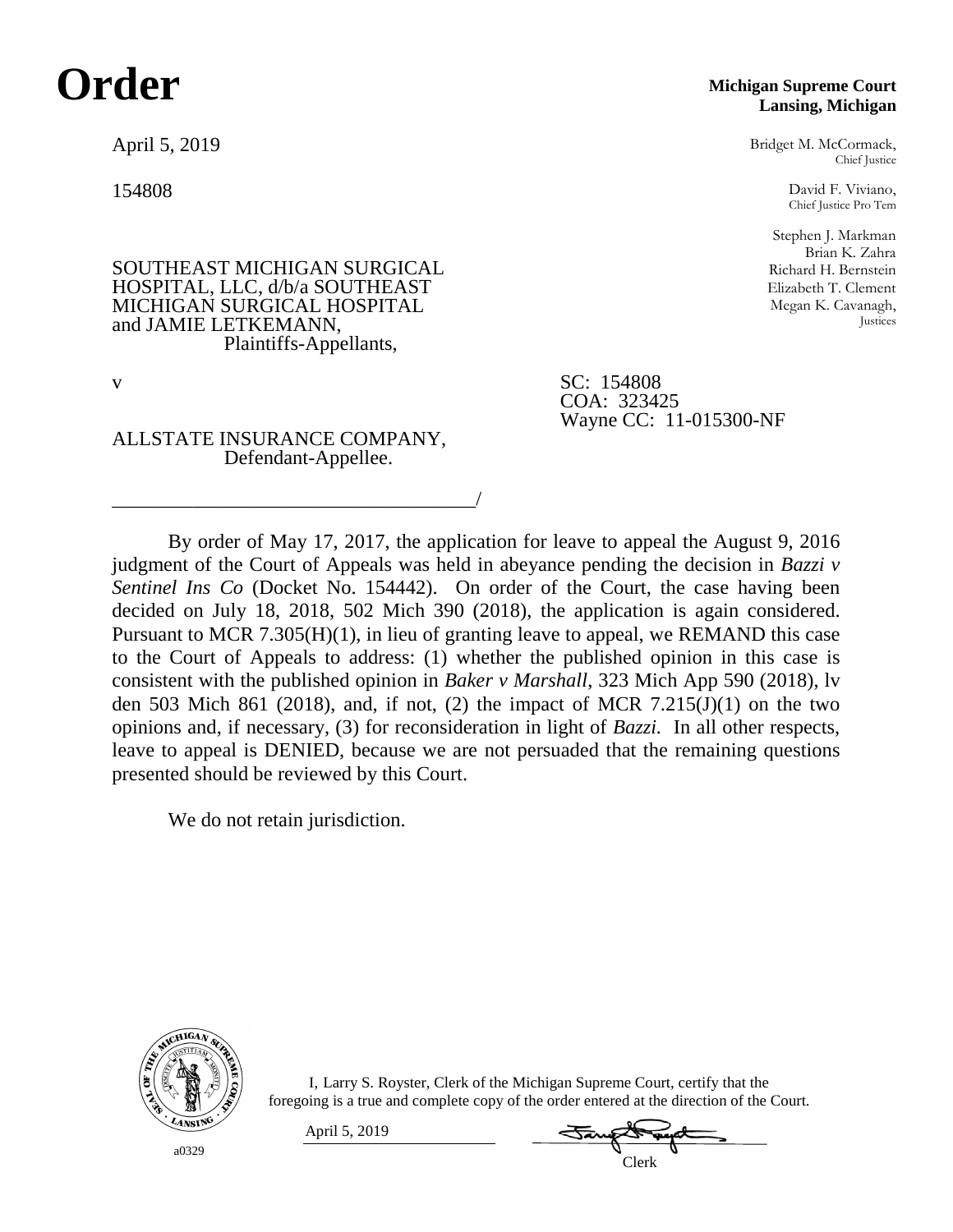## **STATE OF MICHIGAN**

#### **COURT OF APPEALS**

#### SOUTHEAST MICHIGAN SURGICAL HOSPITAL, LLC, doing business as SOUTHEAST MICHIGAN SURGICAL HOSPITAL, and JAMIE LETKEMANN,

Plaintiffs-Appellees,

 $\overline{a}$ 

ALLSTATE INSURANCE COMPANY, LC No. 11-015300-NF

Defendant-Appellant.

FOR PUBLICATION August 9, 2016 9:00 a.m.

v  $N_0$ . 323425 Wayne Circuit Court

Before: RONAYNE KRAUSE, P.J., and SAWYER and STEPHENS, JJ.

RONAYNE KRAUSE, P.J.

 In this no-fault insurance action, the parties filed cross-motions for summary disposition; the trial court denied Allstate Insurance Company's (Allstate) motion and granted summary disposition in favor of Southeast Michigan Surgical Hospital LLC (SEMSH) and Jamie Letkemann (collectively plaintiffs). The trial court concluded that, even though the vehicle's owner and primary driver committed fraud that induced Allstate to issue a no-fault policy covering the vehicle involved in the accident, the innocent third party doctrine precluded Allstate from rescinding the policy to deny coverage of Letkemann's injuries. Allstate appeals by leave granted.<sup>1</sup> We are bound, pursuant to MCR 7.215(J)(1), by this Court's recent opinion in *Bazzi v Sentinel Ins Co*, \_\_\_ Mich App \_\_\_; \_\_\_ NW2d \_\_\_ (Docket No. 320518, issued June 14, 2016), to hold that the trial court's decision must be reversed and the matter remanded. However, we agree with the dissenting opinion in that case and, were we not bound, we would decline to continue the trend of eroding injured plaintiffs' recovery options and conclude that the innocent third party doctrine remains a viable part of the law in Michigan; we would therefore affirm. Consequently, we declare a conflict with *Bazzi* pursuant to MCR 7.215(J)(2).

 The proceedings arose out of injuries Letkemann suffered as a passenger in a vehicle that was rear-ended. SEMSH provided medical treatment to Letkemann for those injuries and then

<sup>&</sup>lt;sup>1</sup> Southeast Michigan Surgical Hospital LLC v Allstate Insurance Co, unpublished order of the Court of Appeals, entered November 25, 2014 (Docket No. 323425).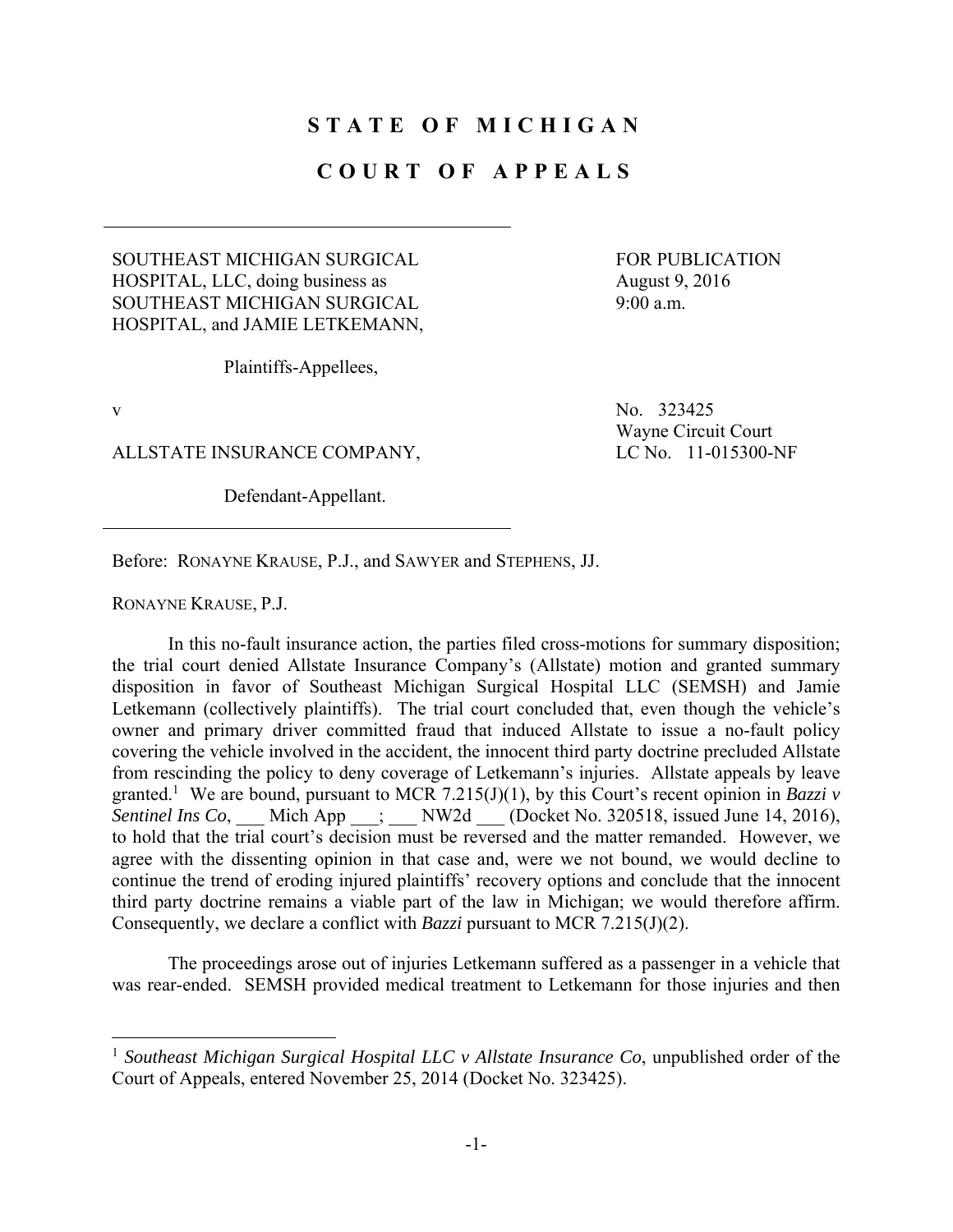asserted the instant third-party no-fault claim against Allstate. Letkemann filed his own action against SEMSH for first-party no-fault benefits, and the claims were consolidated for discovery purposes. During discovery, Allstate discovered that the no-fault policy covering the vehicle in which Letkemann had been a passenger had been obtained on the basis of fraudulent misrepresentations the driver made on behalf of Letkemann's former wife. Allstate then moved for summary disposition, arguing that it was entitled to rescind the policy because of the fraud and thus avoid plaintiffs' claims. Plaintiffs responded by asserting that even if the policy had been procured by fraud, Letkemann was an innocent third party, so Allstate could not rescind the policy as to him. The trial court found that the policy had been procured by fraud, but agreed with plaintiffs that Letkemann was an innocent third party to that fraud and protected against rescission by the innocent third party doctrine. Accordingly, the trial court denied Allstate's motion for summary disposition and instead granted summary disposition to plaintiffs under MCR 2.116(I)(2).

 A trial court's resolution of a motion for summary disposition is reviewed de novo to determine if the moving party is entitled to judgment as a matter of law. *Maiden v Rozwood*, 461 Mich 109, 118; 597 NW2d 817 (1999). When reviewing a motion under MCR 2.116(C)(10), which tests the factual sufficiency of the complaint, this Court considers all evidence submitted by the parties in the light most favorable to the non-moving party and grants summary disposition only where the evidence fails to establish a genuine issue regarding any material fact. *Id.* at 120. Summary disposition is granted "in favor of an opposing party under MCR  $2.116(I)(2)$  if there is no genuine issue of material fact and the opposing party is entitled to judgment as a matter of law." *City of Holland v Consumers Energy Co*, 308 Mich App 675, 681- 682; 866 NW2d 871 (2015). We review de novo, as a question of law, the proper interpretation and application of the no-fault act. MCL 500.3101 *et seq*.; *Farmers Ins Exch v AAA of Mich*, 256 Mich App 691, 694; 671 NW2d 89 (2003). "Equitable issues, such as arguments for rescission or reformation, are also reviewed de novo." *Kaftan v Kaftan*, 300 Mich App 661, 665; 834 NW2d 657 (2013).

 As an initial matter, we affirm the trial court's conclusion that Letkemann was an innocent third party. The parties functionally agree on the material facts. The vehicle at issue is a 2010 Ford escape owned and insured by David Kreklau. In obtaining insurance for the vehicle, Kreklau represented to Allstate that the vehicle would be garaged at his residence and that he would be the principal driver. However, within days of purchasing the vehicle and obtaining insurance, Kreklau turned the car over to his sister-in-law, Danielle Riordan. For the next six months, the vehicle was driven primarily by Riordan and garaged at her residence. During this time, Riordan made monthly car and insurance payments to Kreklau. Given this evidence, the trial court correctly determined that the insurance policy was procured by Kreklau's fraudulent representations to the insurer, Allstate.

 At the time this arrangement was established, Letkemann was living in North Carolina. He did not participate in Riordan and Kreklau's scheme to defraud Allstate and made no representations to Allstate. Subsequently, Letkemann moved into Riordan's residence and later married Riordan. Letkemann owned and insured his own vehicle without the assistance of Kreklau but would occasionally drive the 2010 Escape insured under Kreklau's name. During the few months they were married, Letkemann and Riordan would both contribute money to the payments made to Kreklau. Letkemann testified that he understood that the Escape was in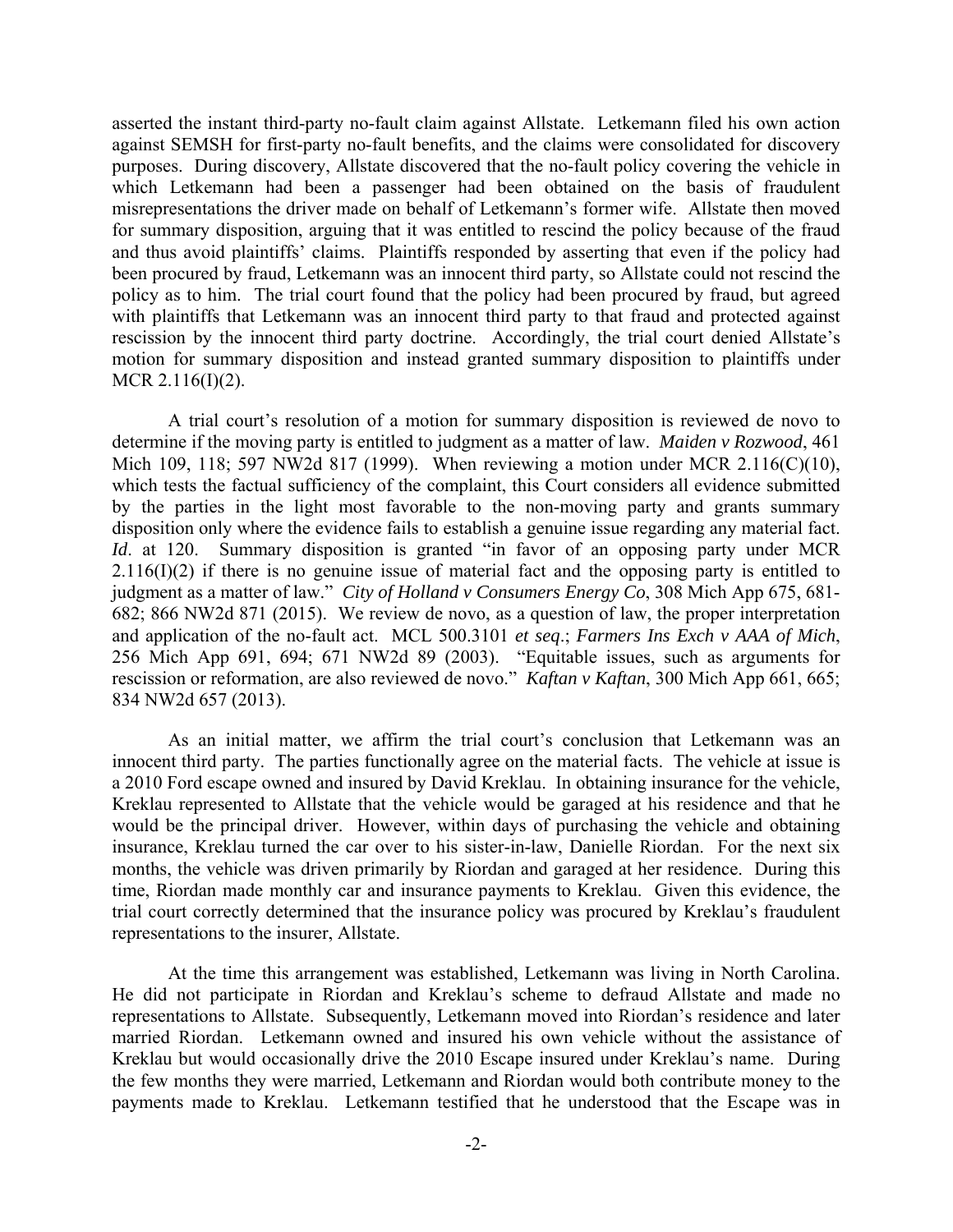Kreklau's name because it would be cheaper than naming Riordan as the driver. During the time in which Riordan and Letkemann were cohabitating prior to marriage, Allstate informed Kreklau that the policy needed to be renewed. Kreklau signed the renewal and Allstate did not personally ask him for additional information. Allstate's investigation at the time of renewal relied primarily on Kreklau's statements made when initially obtaining the policy.

 Clearly, Letkemann was not involved in, or knowledgeable of, the initial obtaining of coverage. Equally clearly, Letkemann received a benefit from the fraudulently obtained insurance. The innocent third party doctrine—presuming its continued viability for the moment—assumes that the third party will receive benefits that he or she otherwise would not be entitled to as a result of the fraud. The public policy allowing the third party's receipt of these benefits is undergirded by the third party's innocence in the fraudulent procurement of the policy. Notwithstanding the renewal of the policy during Letkemann's cohabitation with Riordan, there is no evidence that Letkemann was aware of that renewal, and there is no evidence that even Kreklau made any representations at that time. Because Letkemann did not make a fraudulent misrepresentation nor allow such a misrepresentation to be made to the insurer, Letkemann should be protected by the innocent third party doctrine despite Kreklau and Riordan's fraud in obtaining the policy. The trial court's factual findings are affirmed.

 Before addressing the innocent third party doctrine, we also note that plaintiffs have asserted two alternative grounds for affirmance that are unrelated to the innocent third party doctrine and would therefore, if applicable, render any analysis of that doctrine moot. This Court will, after all, affirm a correct result whether or not the trial court employed proper reasoning to achieve it. *Neville v Neville (On Remand)*, 295 Mich App 460, 470; 812 NW2d 816 (2012).

 Plaintiffs first argue that Allstate never validly asserted fraud in the inducement as an affirmative defense and, therefore, waived it. Plaintiffs correctly note that fraud in the inducement of a policy is an affirmative defense as a mechanism for avoiding the enforcement of an insurance policy. *Stein v Home-Owners Ins Co*, 303 Mich App 382, 387-388; 843 NW2d 780 (2013). Furthermore, we agree with plaintiffs that Allstate did not validly assert fraud in the inducement; although it generally described plaintiffs' claims as "fraudulent," it did not explain why, how, or any implications thereof. However, "[a]lthough affirmative defenses are not 'pleadings,' *McCracken v City of Detroit*, 291 Mich App 522, 528; 806 NW2d 337 (2011), the court rules unambiguously permit them to be amended in the same manner as pleadings." *Tyra v Organ Procurement Agency of Mich*, 302 Mich App 208, 213; 850 NW2d 667 (2013), rev'd in part on other grounds 498 Mich 68 (2015).

 Rather, a party's failure to set forth a valid statement of an affirmative defense in its first responsive pleading does not necessarily result in waiver of the defense. *Id.* at 213-214. A party "may move to amend [his or her] affirmative defenses to add any that become apparent *at any time*, and any such motion should be granted as a matter of course *so long as doing so would not prejudice the plaintiff*." *Id.* at 213 (emphasis added), citing MCR 2.118(A)(2) (providing that, where a party requires leave to amend a pleading, "[I]eave shall be freely given when justice so requires."). Under MCR  $2.118(A)(2)$ , a plaintiff is prejudiced where an amendment adds an affirmative defense "*after* the expiration of the limitations period," thereby precluding the plaintiff from a recovery that could have been secured had the affirmative defense been timely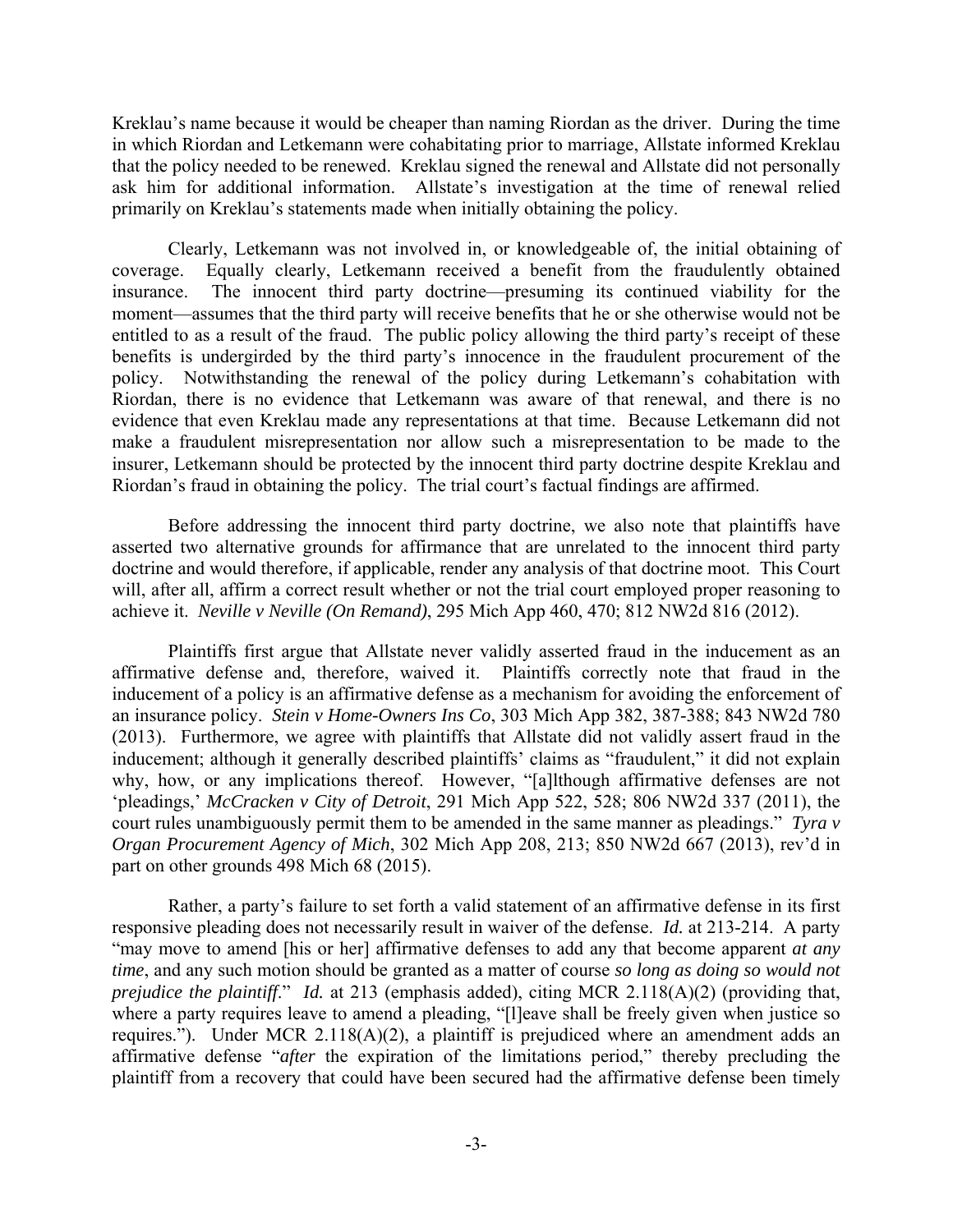asserted. *Id.* at 214. It appears undisputed that the fraud at issue did not become apparent until discovery took place.

 A one-year statute of limitations generally applies to an insured's claim for personal protection insurance (PIP) benefits, measured from "the date of the accident causing the injury," with two exceptions: (1) "when 'written notice of injury as provided herein has been given to the insurer within 1 year after the accident,'" and (2) "when 'the insurer has previously made a payment of [PIP] benefits for the injury.'" *Jesperson v Auto Club Ins Ass*'*n*, 306 Mich App 632, 642; 858 NW2d 105 (2014), lv gtd 497 Mich 987 (2015), quoting MCL 500.3145(1). Where a responsible insurer cannot be identified, or there is a dispute regarding the priority of various insurers, an insured can submit an Assigned Claims Facility (ACF) claim under MCL 500.3172. To do so, however, the insured must "notify the Michigan automobile insurance placement facility of [the] claim within the time that would have been allowed for filing an action for [PIP] benefits if identifiable coverage applicable to the claim had been in effect." MCL 500.3174; *Spencer v Citizens Ins Co*, 239 Mich App 291, 309; 608 NW2d 113 (2000).

 Other than Allstate, there is no evidence that any no-fault insurer in the chain of priority to pay plaintiffs' claims was ever identified, or that such an insurer made a payment of PIP benefits or received written notice of Letkemann's injuries. Likewise, there is no evidence that Allstate ever made a payment of PIP benefits for Letkemann's injuries (LCF), but it was, within a year of the accident, evidently provided with notice of the injuries. The accident at issue occurred on December 12, 2010, and plaintiffs did not file suit against Allstate until December 18, 2011. Because this was more than one year after the accident causing Letkemann's injuries, they evidently relied on the notice exception in MCL 500.3145(1).

 As a consequence, plaintiffs were *already* time-barred by the time Allstate became a party. Had Allstate asserted a valid affirmative defense immediately, the result would have been the same: it would have been too late for plaintiffs to file a new claim against a different insurer, MCL 500.3145(1), and also too late to file the requisite notice for an ACF claim, MCL 500.3174; *Spencer*, 239 Mich App at 309. Accordingly, whether or not Allstate's delay in asserting the claim could be considered good practice, it did not have a practically prejudicial effect. See *Jesperson*, 306 Mich App at 647 ("[H]ad the trial court found that [the] defendant had failed to plead the statute of limitations defense with sufficient clarity, it could have, in its discretion, granted [the] defendant leave to amend . . . in which case the result would be the same—the limitations period of MCL 500.3145(1) would still bar plaintiff's claim.").

 Plaintiffs also assert that Allstate is equitably estopped from rescinding the policy. Plaintiffs argue that Allstate's initial representations that it insured the vehicle induced plaintiffs to believe that it was in fact insured, plaintiffs justifiably relied on that belief, and if Allstate could not deny that it insured the vehicle, plaintiffs would be prejudiced because it was too late for them to file a claim seeking payment of no-fault benefits for the accident from the ACF. As discussed, plaintiffs were already time-barred from pursuing an ACF claim before the complaint was filed in this action. Prejudice is an essential element of establishing an equitable estoppel. *Hughes v Almena Twp*, 284 Mich App 50, 78; 771 NW2d 453 (2009). The party seeking equitable estoppel bears "a heavy burden" of proving its applicability. *Genesee Co Drain Comm*'*r v Genesee Co*, 309 Mich App 317, 333; 869 NW2d 635 (2015). Because plaintiffs cannot establish prejudice, they cannot establish an equitable estoppel.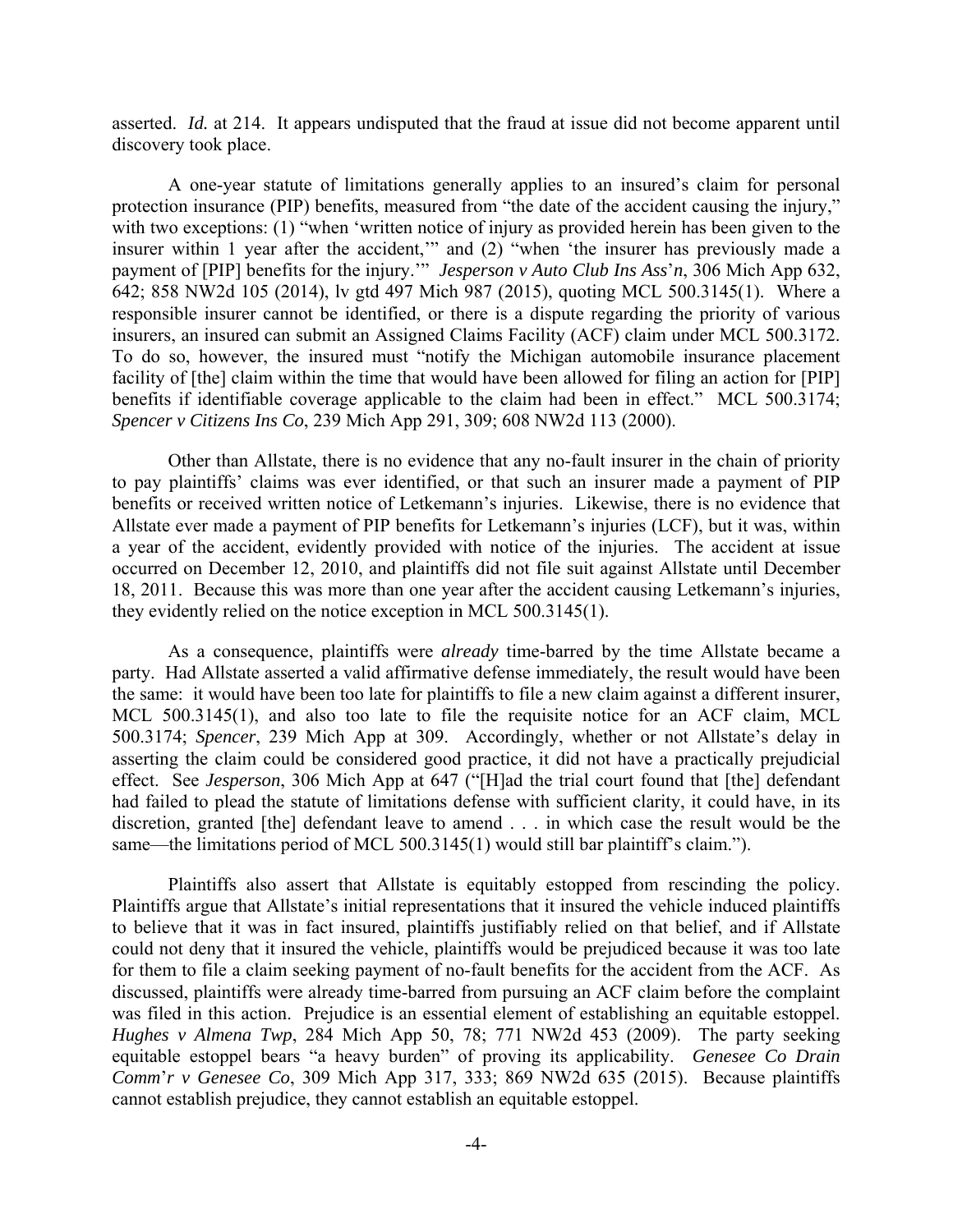Therefore, remaining at issue is whether the innocent third party doctrine is *legally* available. "Insurance policies are contracts and, in the absence of an applicable statute, are 'subject to the same contract construction principles that apply to any other species of contract.'" *Titan Ins Co v Hyten*, 491 Mich. 547, 554, 817 NW2d 562, 567 (2012); quoting *Rory v Continental Ins Co*, 473 Mich. 457, 461, 703 NW2d 23 (2005). Under the common law of this state, an insurer may deny coverage under an insurance contract where that insurance policy was procured by the policy holder's fraudulent "misrepresentation material to the risk and hazard" attendant in the policy. *Keys v Pace*, 358 Mich 74, 82-83; 99 NW2d 547 (1959). In *State Farm Mut Auto Ins Co v Kurlyowicz*, 67 Mich App 568, 578-79; 242 NW2d 530 (1976), this Court held that an insurer may not invoke this common law exception where the insurer has not undertaken a reasonable discovery to uncover easily ascertainable fraud within the 55 day window in which MCL 500.3220 allows an insurer to cancel a policy.

 Applicable to this case, Michigan's insurance statutes separate personal liability coverage from personal protection insurance. Under MCL 257.520, an insurer is required to insure the owner of the policy and authorized persons driving the covered vehicle at a minimum dollar amount for liability arising from injury to other persons or property. MCL 257.520(b)(2). Further, under MCL 257.520(f)(1), "[o]nce an innocent third party is injured in an accident in which coverage was in effect with respect to the relevant vehicle," the insurer cannot invoke the common law rule to avoid mandatory coverage, and "is estopped from asserting fraud to rescind the insurance contract." *Lake States Ins Co v Wilson*, 231 Mich App 327, 331; 586 NW2d 113 (1998).

 Nonetheless, the parties to an insurance contract are free to contract for personal liability coverage in excess of the statutory minimums. In *Hyten*, our Supreme Court was faced with the question of whether an insurer may avail itself of the traditional common law remedy to avoid liability coverage amounts in excess of the statutory minimum where the insurance contract was procured by fraud and coverage extended to an innocent third party. The insurer in *Hyten* challenged only its responsibility for the liability coverage in excess of the statutory minimum, acknowledging its responsibility for the statutory minimum liability coverage. *Hyten*, 491 Mich at 552 n 2. Our Supreme Court overruled *Kurlyowicz*, holding that when an insurance contract providing coverage in excess of the statutory minimum is procured via fraudulent misrepresentation, the insurer may invoke the traditional remedy to rescind the excess coverage "notwithstanding that the fraud was easily ascertainable and the claimant is a third party." *Id.* at 572-73.

What *Hyten* did not address is an insurer's responsibility for personal protection coverage (aka, PIP benefits) under Michigan's statutory "no-fault" insurance regime. Michigan's "nofault" insurance regulations require vehicle owners to obtain personal protection insurance. MCL 500.3101(1). A "person suffering accidental bodily injury arising from a motor vehicle accident while an occupant of a motor vehicle" may seek personal protection insurance benefits from "the insurer of the owner or registrant of the vehicle occupied." MCL 500.3114(4)(a). An injured occupant is entitled to certain unlimited benefits covering the medical expenses resulting from the accident. MCL 500.3105; MCL 500.3107. The insurance company will pay the entirety of the claim but may be reimbursed by the Michigan Catastrophic Claims Association for expenses incurred in excess of a specified dollar amount. MCL 500.3104. Accordingly, there is no need to contract for excess personal protection benefits coverage.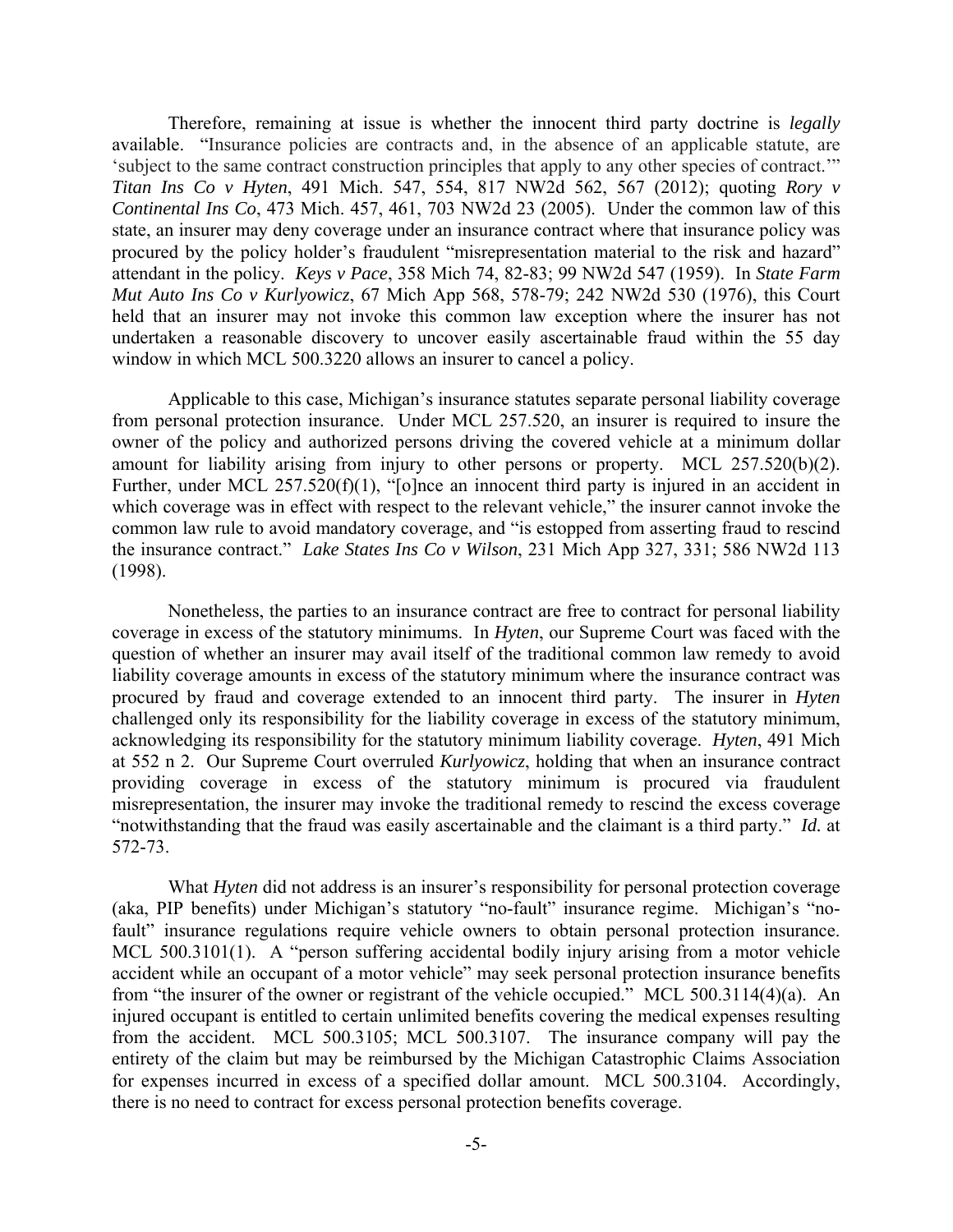An insurer may invoke the common law rule above to avoid payment of PIP benefits when the policy was procured by fraud. *Lake States Ins*, 231 Mich App at 331. However, this Court has issued a "long line of published opinions indicating that, although fraud in the inducement was generally a valid basis to rescind a no-fault policy, such rescission did not avoid a no-fault insurer's obligation to pay benefits to innocent third parties." See, e.g., *Hammoud v Metro Prop & Cas Ins Co*, 222 Mich App 485, 488; 563 NW2d 716 (1997); *Katinsky v Auto Club Ins Ass*'*n*, 201 Mich App 167, 171; 505 NW2d 895 (1993); *Darnell v Auto-Owners Ins Co*, 142 Mich App 1, 9; 369 NW2d 243 (1985); *Kurlyowicz*, 67 Mich App at 578, overruled in part by *Hyten*, 491 Mich at 572-73.

We are bound by *Bazzi*'s holding that the innocent third party doctrine is no longer viable in any situation after our Supreme Court's decision in *Hyten.* Nevertheless, *Hyten* involved the avoidance of contractual insurance entitlements in excess of the statutory minimum; here, the alleged innocent third party's insurance entitlement is statutorily mandated, not contractual. As this court observed in *State Farm Mut Auto Ins Co v Michigan Muni Risk Mgmt Auth*:

"The insurer in *Titan* did not seek to avoid payment of statutorily mandated nofault benefits; in fact, that insurer acknowledged its liability for the minimum liability coverage limits. [*Hyten*, 491 Mich at 552 n 2.] Nor did *Titan* address a claim for PIP benefits from an innocent third party. Thus, the holding of *Titan*, that an insurance carrier may seek reformation to avoid liability for *contractual*  amounts in excess of statutory minimums, does not compel a finding that *Titan*  overruled the many binding decisions of this Court applying the 'innocent thirdparty rule' in the context of PIP benefits and an injured third party who is statutorily entitled to such benefits. [*Id*. at 552.]" [*State Farm Mut Auto Ins Co v Michigan Muni Risk Mgmt Auth*, unpublished opinion per curiam of the Court of Appeals, issued February 19, 2015 (Docket Nos. 319709 & 319710) slip op. at 9.]

We have not found any authority other than *Bazzi* that invalidates the innocent third party doctrine in the context of an insurer's responsibility for statutorily mandated personal protection benefits, and were we not bound by *Bazzi*, we would find that the innocent third party doctrine is still viable in the context of an innocent third party's claim for PIP benefits under Michigan's nofault insurance act. Furthermore, we agree completely with the dissenting opinion authored by Judge BECKERING in *Bazzi*, and we adopt it in its entirety herein.

 We are required to reverse the trial court and remand for further proceedings consistent with this opinion. However, we do so strictly because MCR 7.215(J)(1) requires us to do so, and we call for the convening of a special conflict panel pursuant to MCR 7.215(J)(2).

> /s/ Amy Ronayne Krause /s/ Cynthia Diane Stephens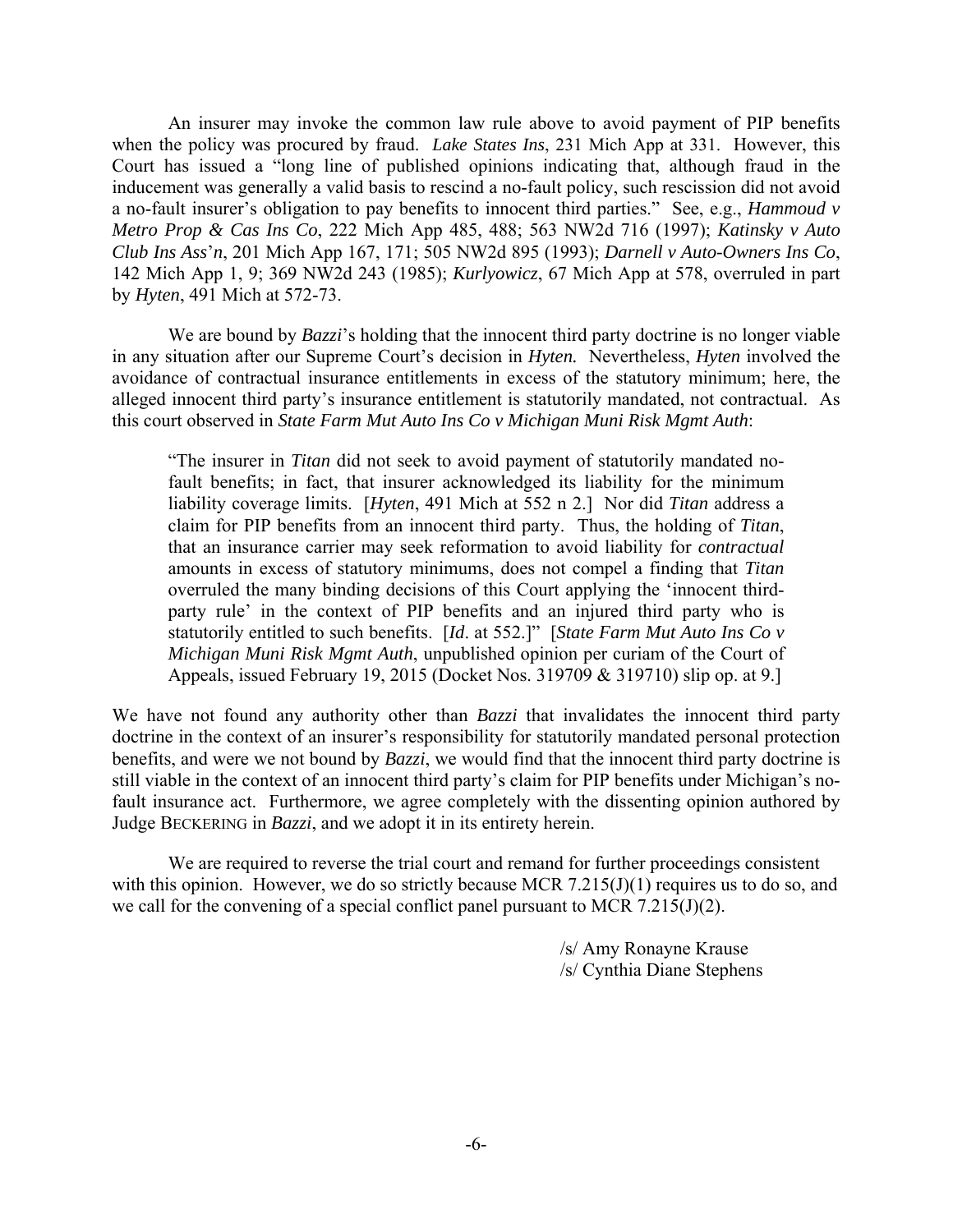# **STATE OF MICHIGAN**

### **COURT OF APPEALS**

#### SOUTHEAST MICHIGAN SURGICAL HOSPITAL, LLC, doing business as SOUTHEAST MICHIGAN SURGICAL HOSPITAL, and JAMIE LETKEMANN,

FOR PUBLICATION August 9, 2016

Plaintiffs-Appellees,

ALLSTATE INSURANCE COMPANY, LC No. 11-015300-NF

Defendant-Appellant.

v  $N_0$ , 323425 Wayne Circuit Court

Before: RONAYNE KRAUSE, P.J., and SAWYER and STEPHENS, JJ.

SAWYER, J. (*concurring in part and dissenting in part*).

 I concur with the majority's conclusion that this case is controlled by our decision in *Bazzi v Sentinel Ins Co*, Mich App ; NW2d (Docket No. 320518, issued June 14, 2016), and, therefore, we must reverse the trial court. Because *Bazzi* concluded that the innocent third-party doctrine is no longer viable in light of the Supreme Court's decision in *Titan Ins Co v Hyten*, 491 Mich 547; 817 NW2d 562 (2012), the trial court erred in denying summary disposition to defendant. Once the trial court determined that the policy was obtained through fraud, defendant was entitled to summary disposition. The record firmly establishes that Kreklau made material misrepresentations in the application, and such misrepresentations were material to the risk and hazard associated with the policy because they induced Allstate to charge drastically lowered premiums. Thus, Allstate's rescission was effective with regard to Letkemann. Moreover, since Letkemann is barred from recovering no-fault benefits under the rescinded policy, so is Southeast Michigan Surgical Hospital, L.L.C. See *Bahri v IDS Prop Cas Ins Co*, 308 Mich App 420, 424; 864 NW2d 609 (2014).

 I also agree with the majority's conclusion that neither of the alternative grounds advanced by plaintiff to affirm the case have merit. But, because I believe that *Bazzi* was correctly decided, I disagree with the majority's conclusion that it was incorrectly decided, and I dissent from the majority's call to convene a conflict panel pursuant to MCR 7.215(J)(2).